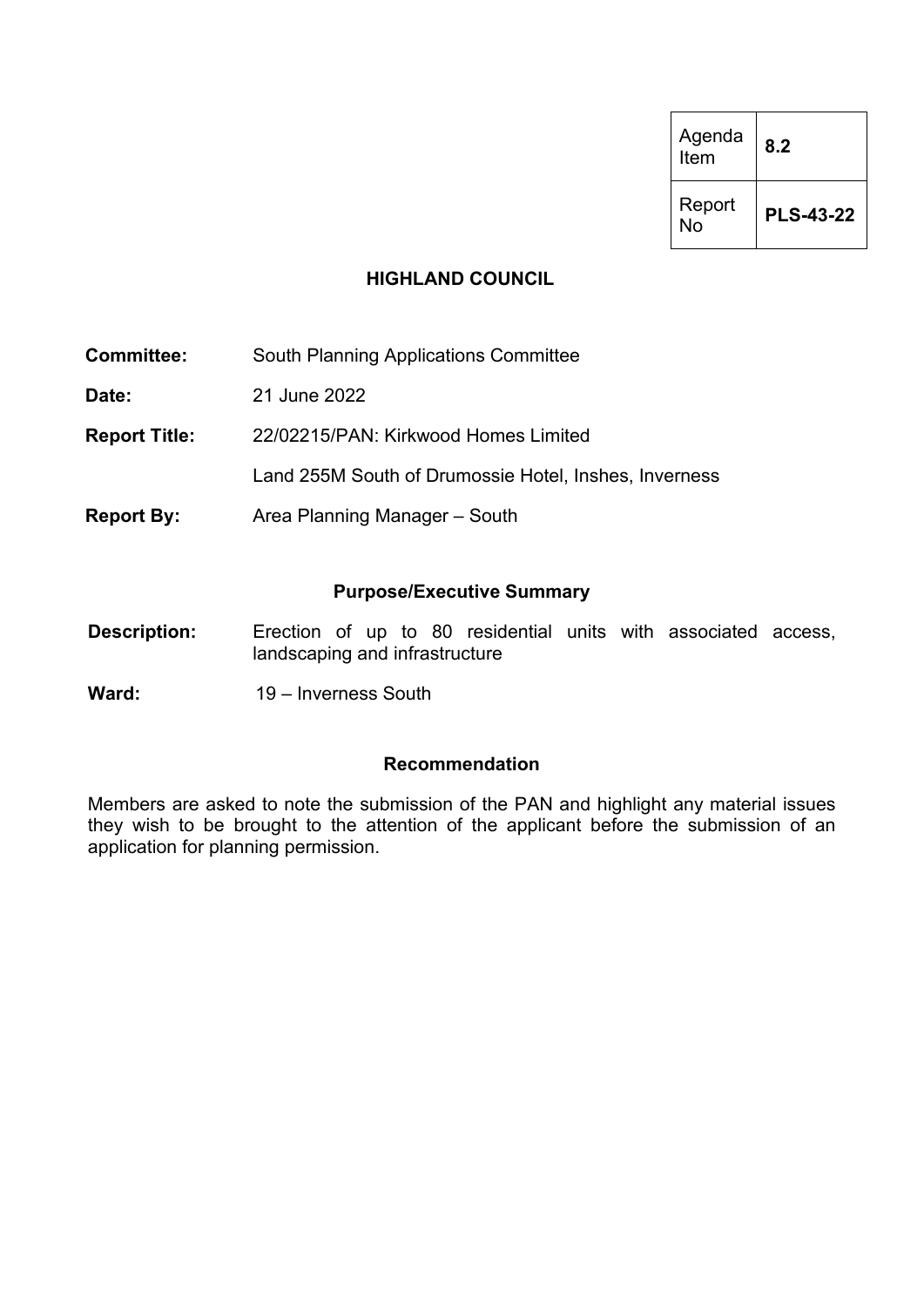# **1.0 BACKGROUND**

- 1.1 This report informs the Planning Applications Committee of the submission of the attached Proposal of Application Notice (PAN).
- 1.2 The submission of the PAN accords with the provisions of the Planning etc. (Scotland) Act 2006 and was made valid on 29 April 2022. The PAN is a statutory requirement for planning applications for major or national developments and must be lodged at least 12 weeks prior to the submission of a planning application. Members are asked to note this may form the basis of a subsequent planning application.
- 1.3 The submitted information attached includes:
	- Proposal of Application Notice (Application Form)
	- Addendum to Proposal of Application Notice
	- Location Plan
- 1.4 Due to relaxations in COVID-19 restrictions the prospective developer proposes to hold a combination of in person face to face and virtual public events:
	- Event 1: Wednesday 25 May 2022, 1400-1800hrs, at Macdonald Drumossie Hotel;
	- Event 2: Thursday 26 May 2022, 1400-1600hrs and 1800-2000hrs, virtual event; and
	- Event 3: Wednesday 29 June 2022, 1400-1600hrs and 1800-2000hrs, virtual event.
- 1.5 The in person and virtual events will allow members of the public to engage in live discussion. A webpage has also been set up detailing the proposals at:

<https://www.kirkwoodconsultations.co.uk/drumossie>

- 1.6 The consultation will be publicised and advertised in accordance with the appropriate statutory requirements with adverts to be placed in the Press and Journal and the Inverness Courier at least seven days ahead of the first event taking place. An invitation maildrop will also be undertaken by the applicant to all properties within 500m of the site. Details of all notified parties are contained / appended to the PAN form and include Cradlehall and Westhill Community Council, Inshes and Milton of Leys Community Council, local ward Councillors, MSPs and MP.
- 1.7 Any forthcoming application will be accompanied by a Pre-Application Consultation (PAC) report explaining the consultation undertaken, feedback received, and any resultant amendments made to the planning application.

#### **2.0 DESCRIPTION OF PROPOSED DEVELOPMENT**

2.1 The PAN provides notice of the developer's intention to submit a planning application classified as a major development. The proposed development comprises 80 houses, including 25% affordable homes, access, landscaping, drainage, SUDS and open space.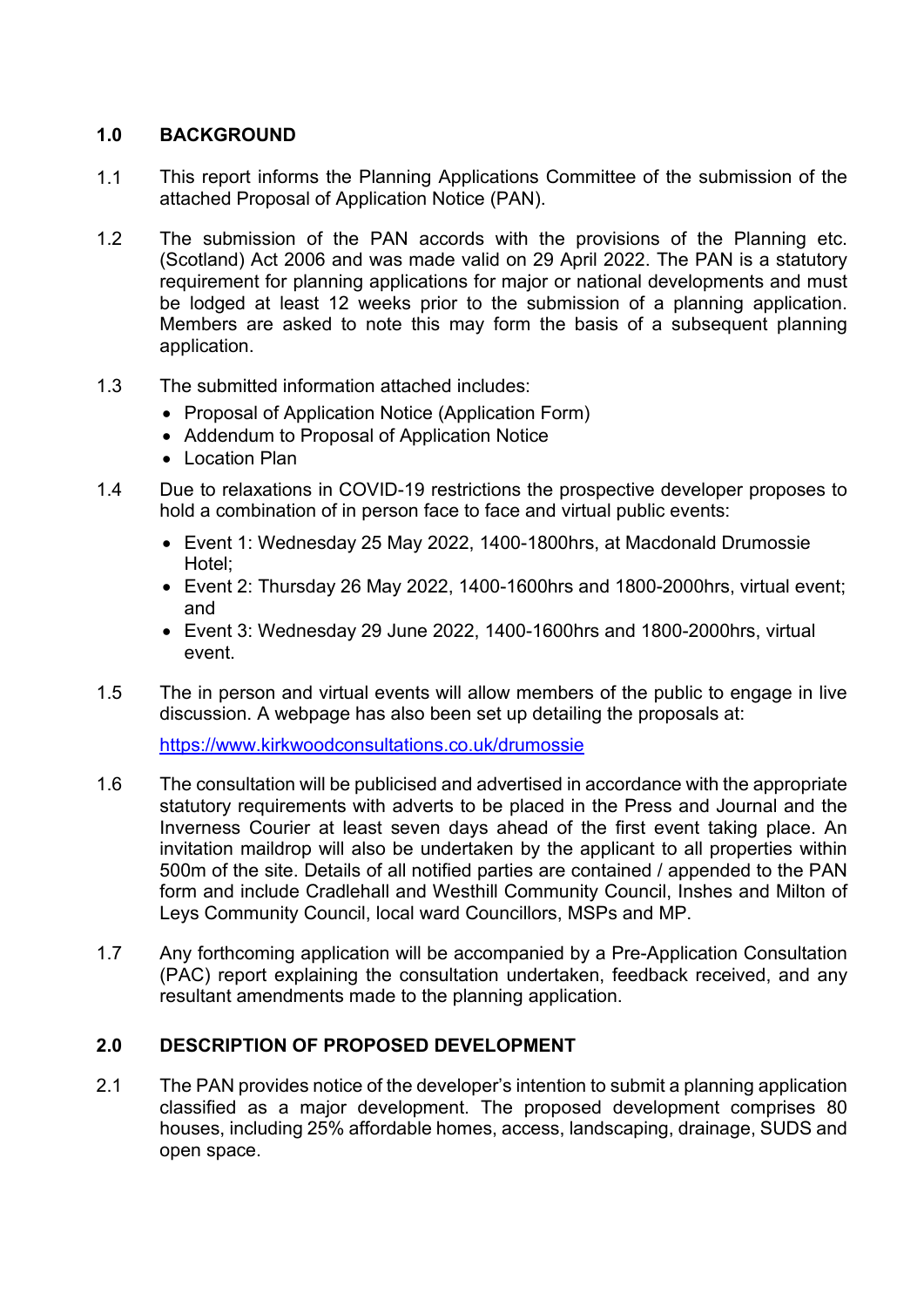- 2.2 The site boundary, as shown on the submitted red line plan, predominantly covers the area of extant planning permission 15/04049/FUL approved on 10 May 2016 for the phased layout and servicing (including access, parking, utilities, landscaping and public art) of land for development of a tourism and commercial / leisure complex. This permission is reported by the prospective applicant to have been partly implemented, with its site access junction with the B9177 having been formed.
- 2.3 The applicant's indictive site layout plan details a housing layout across the central area of the site with affordable housing being located closest to the A9, with perimeter landscaping and a SUDS basin adjacent to the B9177.
- 2.4 The applicant has not sought pre-application advice through the Council's Pre-Application Advice Service for Major Developments.

### **3.0 SITE DESCRIPTION**

- 3.1 The PAN boundary comprises 7.2ha of agricultural grazing land located south of the MacDonald Drumossie Hotel and north of the B9177 junction adjoining the A9 and linking through to Milton of Leys. The site is bound by the B9177 to the east and the A9 to the west. An existing residential property, outbuildings and woodland is located beyond the southern site boundary. A number of trees are present around the perimeter of the site, however, the site is relatively level and visible from both the A9 and the B9177.
- 3.2 The site is not located within any natural or built heritage designation, however the adjacent hotel is a Category B Listed Building. The site is not mapped as being at flood risk with the closes watercourse being on the eastern side of the B9177 and there are no other mapped development constraints. The site lies within the Rolling Farmland and Woodland Landscape Character Area as identified by NatureScot, but is not located within any international or regional landscape designations.

# **4.0 DEVELOPMENT PLAN**

The following policies are relevant to the assessment of the proposal:

#### **Highland Wide Local Development Plan (2012)**

- 4.1 28 Sustainable Design
	- 29 Design Quality and Place-making
	- 30 Physical Constrains
	- 31 Developer Contributions
	- 32 Affordable Housing
	- 34 Settlement Development Areas
	- 35 Housing in the Countryside (Hinterland Areas)
	- 41 Business and Industrial Land
	- 51 Trees and Development
	- 55 Peat and Soils
	- 56 Travel
	- 57 Natural, Built and Cultural Heritage
	- 58 Protected Species
	- 59 Other Important Species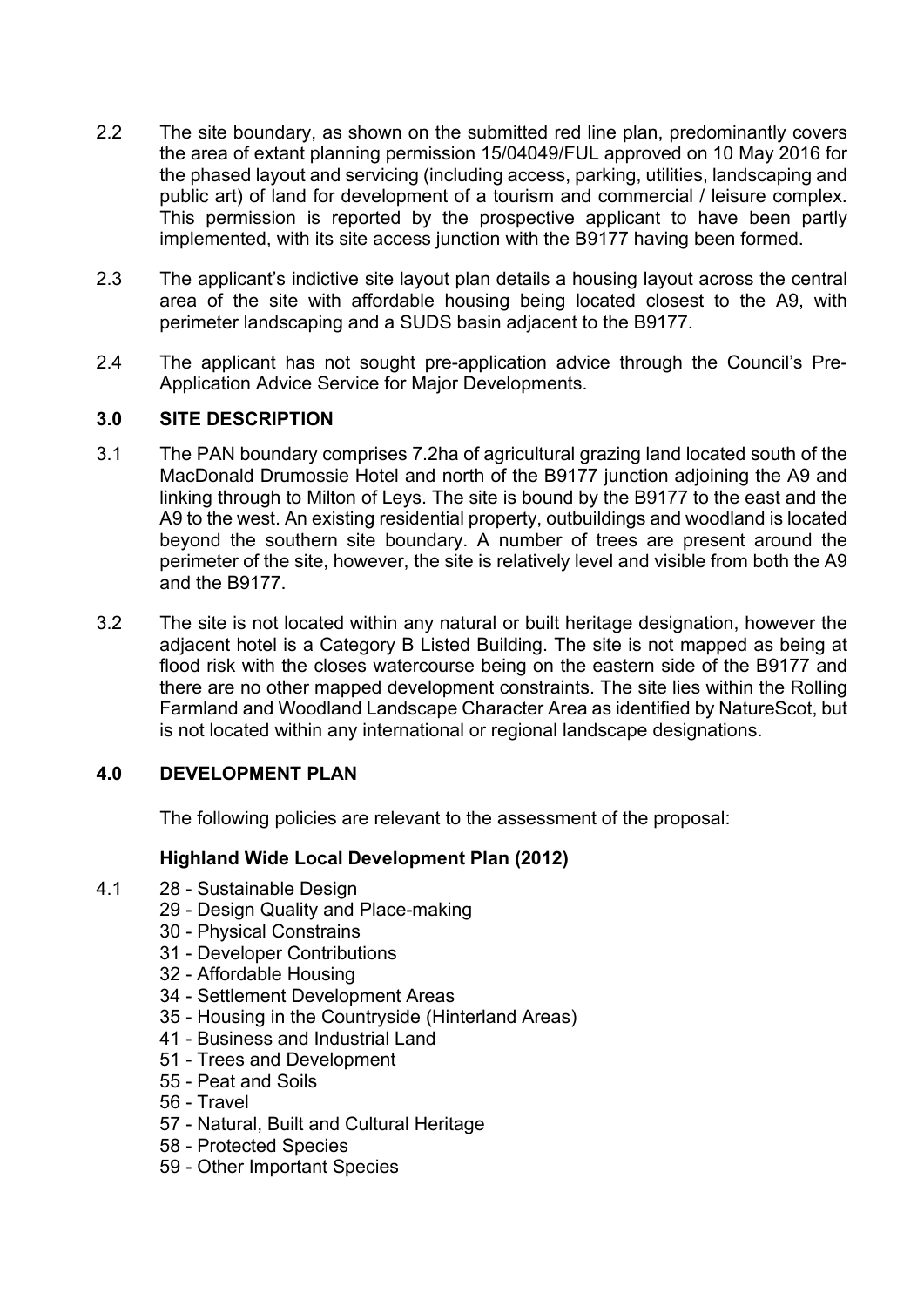- 60 Other Important Habitats
- 61 Landscape
- 63 Water Environment
- 65 Waste Water Treatment
- 66 Surface Water Drainage
- 70 Waste Management Facilities
- 72 Pollution
- 74 Green Networks
- 75 Open Space
- 77 Public Access

### **Inner Moray Firth Local Development Plan (2015)**

4.2 The eastern half of the site forms IMFLDP Allocation IN90: Land south east of Drumossie Hotel which is designated for business / tourism. Developer requirements include undertaking a badger survey, transport assessment, high quality architectural design commensurate with the tourist route prominence and to respect the setting of the neighbouring listed hotel. The western area of the site falling within the defined Settlement Development Area for Inverness, whereby HwLDP Policy 34 applies.

### **Inner Moray Firth Local Development Plan – Proposed Plan (2022)**

- 4.3 The IMFLDP is currently under review. The second IMFLDP Proposed Plan was published on 25 March 2022 for public consultation and is now a material consideration for determining planning applications. The plan is prepared by considering comments submitted during its preparation, including at the previous Main Issues Report stage. The Proposed Plan has drawn in the extent of the Settlement Development Area (SDA) boundary for Inverness, with land located at a higher elevation either side of the A9 to the south no longer falling within the SDA. The site therefore falls out with the SDA boundary and no part of the site is being promoted for development through a land use allocation.
- 4.4 Development in this location therefore requires to be assessed against the policies HwLDP 35 Housing in the Countryside (Hinterland Areas).

# **Highland Council Supplementary Guidance**

- 4.5 Construction Environmental Management Process for Large Scale Projects (Aug 2010)
	- Developer Contributions (Nov 2018)
	- Flood Risk and Drainage Impact Assessment (Jan 2013)
	- Green Networks (Jan 2013)
	- Highland Historic Environment Strategy (Jan 2013)
	- Highland's Statutorily Protected Species (Mar 2013)
	- Managing Waste in New Developments (Mar 2013)
	- Open Space in New Residential Developments (Jan 2013)
	- Physical Constraints (Mar 2013)
	- Public Art Strategy (Mar 2013)
	- Roads and Transport Guidelines for New Developments (May 2013)
	- Standards for Archaeological Work (Mar 2012)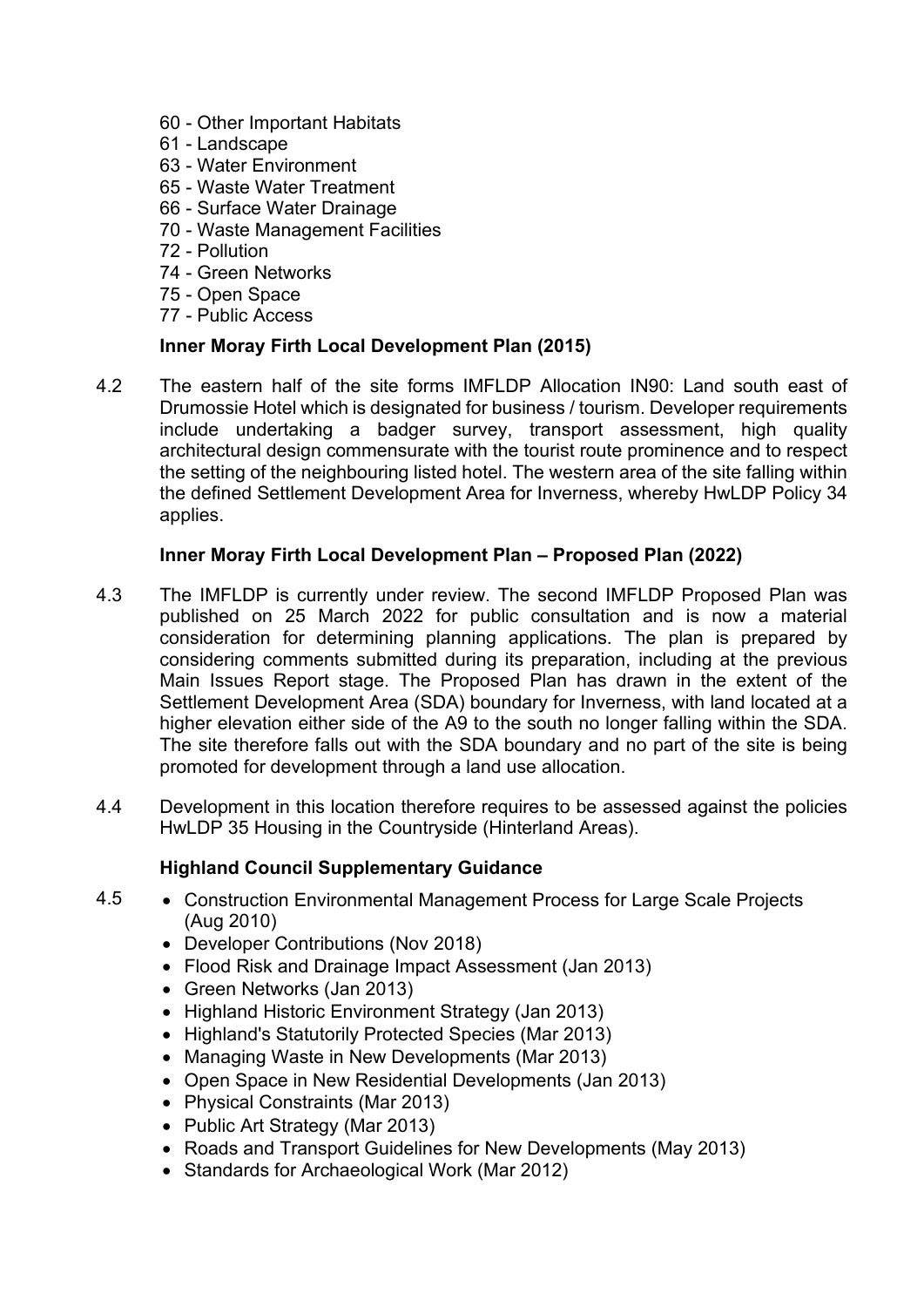- Sustainable Design Guide (Jan 2013)
- Trees, Woodlands and Development (Jan 2013)

### **Scottish Government Policy and Guidance**

- 4.6 Scottish Planning Policy (Jun 2014)
	- National Planning Framework 3, NPF3 (Jun 2014) and consultative draft NPF4 (Nov 2021)
	- Historic Environment Policy for Scotland (Apr 2019)
	- PAN 1/2011 Planning and Noise (Mar 2011)
	- PAN 60 Planning for Natural Heritage (Jan 2008)
	- PAN 61 Sustainable Drainage Systems (Jul 2001)
	- PAN 68 Design Statements (Aug 2003)
	- PAN 75 Planning for Transport (Aug 2005)
	- PAN 77 Designing for Safer Places (Mar 2006)

### **5.0 POTENTIAL MATERIAL PLANNING CONSIDERATIONS**

- a) Development Plan and Other Planning Policy;
- b) Planning History;
- c) Design and Layout (including landscape and visual impact);
- d) Open Space and Landscaping;
- e) Roads, Access and Parking (including cumulative traffic impacts);
- f) Impact on Infrastructure (including education);
- g) Natural Heritage (including protected species, ornithology and trees);
- h) Built and Cultural Heritage;
- i) Water Environment and Drainage:
- j) Amenity Impacts (including air quality, construction impacts and noise impacts arising from proximity to the A9(T) road)); and
- k) Any Other Material Considerations raised within representations.

# **6.0 CONCLUSION**

6.1 The report presents the information submitted to date as part of the PAN. The policy considerations against which any future planning application will be considered have been summarised as well as the potential material planning considerations and key issues based on the information available to date. The list is not exhaustive and further matters may arise as and when a planning application is received and in the light of public representations and consultation responses.

# **7.0 IMPLICATIONS**

7.1 Not applicable.

### **8.0 RECOMMENDATION**

8.1 It is recommended the Committee notes the submission of the PAN and advises of any material issues it wishes to be brought to the applicant's attention.

Designation: Area Planning Manager – South